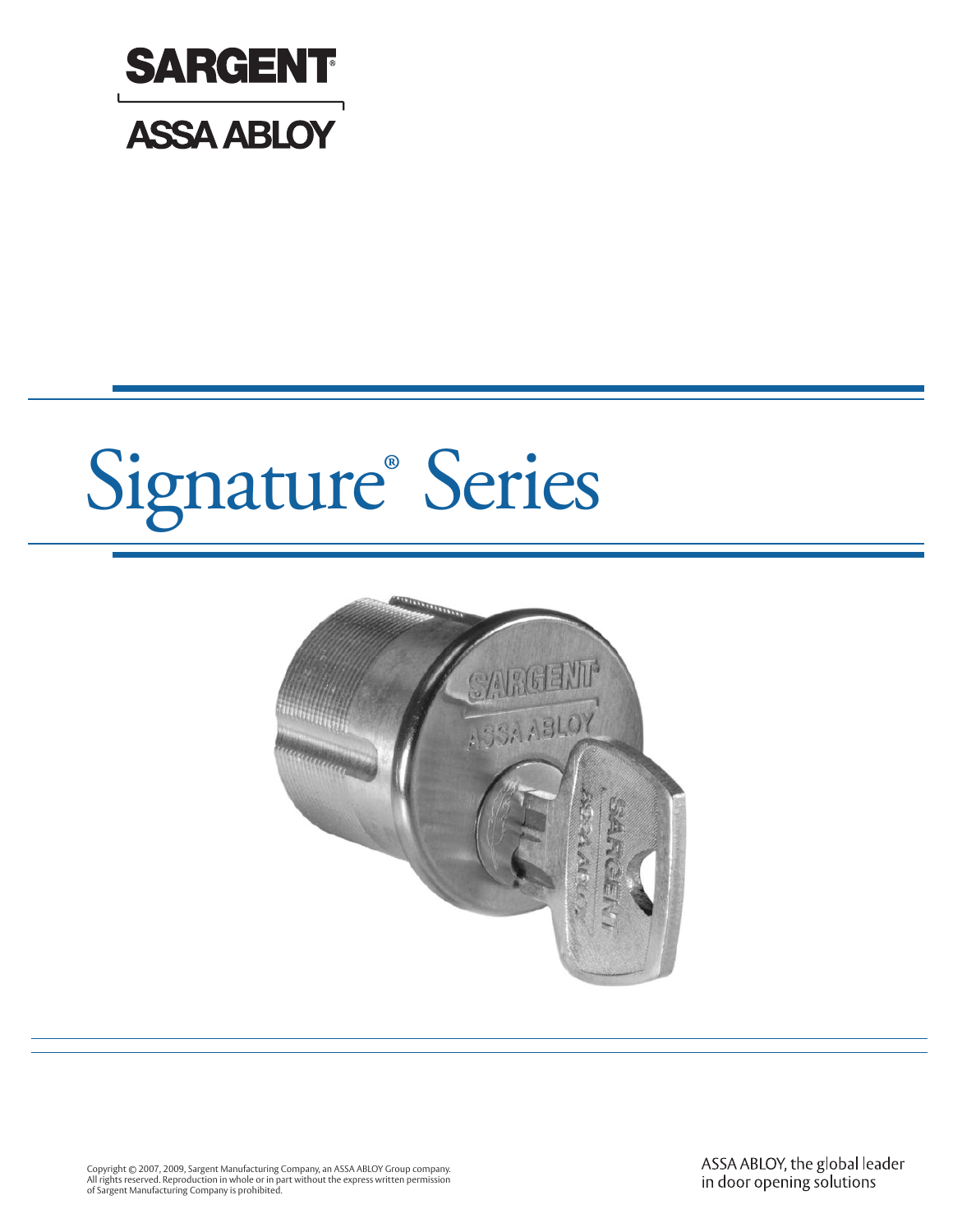# **SARGENT ASSA ABLOY**

#### **Table of Contents Page**

| Large Format Interchangeable (Removable) Core/Padlocks 5 |  |
|----------------------------------------------------------|--|
|                                                          |  |
|                                                          |  |
|                                                          |  |
|                                                          |  |
|                                                          |  |
|                                                          |  |

#### **Policy**

The SARGENT® Signature® patented cylinders and keys are available through the normal channels of distribution.

Assignment of unique SARGENT Signature patterns must be pre-approved by the factory.

A letter requesting a SARGENT Code Pattern Registration Form must be sent to the Key Records Department in New Haven, CT.

Signature patterns will be issued by predefined geographical boundaries and assigned in accordance with a standard factory policy.

A letter of authorization under the letterhead of the End-User must accompany any purchase orders for any products which involve SARGENT's Signature cylinders and or keys.

SARGENT Signature patterns are assigned at the End-User level.



\* See product catalogs for more information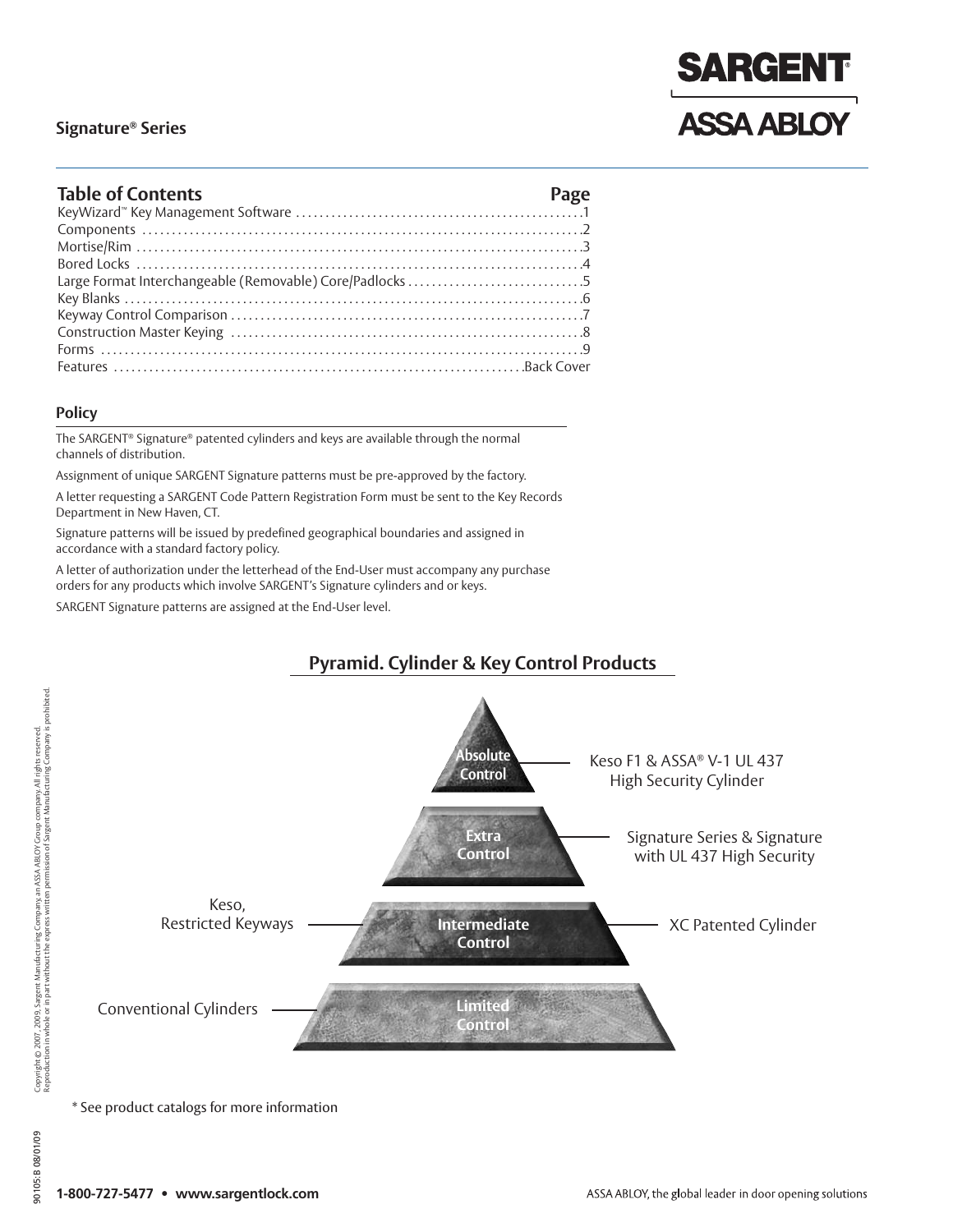### Signature ® Features and its KeyWizard™ Management Software

#### **Signature® Series**

### SARGENT'S KeyWizard™ 4.0 Software Package Tracks Multiple Key Systems Including Keys, Keyholders, Locations and Hardware Information

This comprehensive key management software package was developed for locksmiths and end-users to track detailed information. The program features easy to navigate, non-cluttered screens and uses a format similar to Microsoft® Outlook™.

#### **Features:**

- Free technical support & free upgrades for one year
- Clear easy to read screens
- Multi-level password protection
- Manages multiple end-users and multiple key systems for most manufacturers
- Customized query, reporting, and search capability
- Global key search across multiple masterkey systems
- Comprehensive hardware listings for door locations
- Displays keyholder photos and signatures for identity verification
- Audit trail history of all key holder keys transactions
- Automatic reminders for maintenance, back-ups, and overdue keys
- Accurate key symbol sorting
- Create cylinder assembly diagrams
- Key authorization tracking
- Customized facilities' logos can now be added to key issue authorization forms
- Customized key receipts and authorization forms
- Tracking of loaned keys and key deposits
- Stores maintenance service history records
- Importing of key systems, keyholders and locations
- Exporting of key systems and locations
- Network and stand-alone versions available

| How to Order: Part Number                                                      |  |
|--------------------------------------------------------------------------------|--|
|                                                                                |  |
|                                                                                |  |
|                                                                                |  |
| KeyWizard CD with new masterkey system<br>(when purchased with hardware) DLKW1 |  |
| KeyWizard CD<br>with existing key systems* DLKW2                               |  |

#### **Computer System Recommendations:**

- 
- 350 MHZ processor or greater 100 MHZ processor or greater
- Windows® 98, 2000, ME, NT or XP Windows
- 
- 
- Mouse pointing device  **COVID-10** Mouse pointing device
- 60 MB hard disk space  **70 MB** hard disk space



systems for use with KeyWizard.

#### **REQUIRED: RECOMMENDED For Better Performance:**

- 
- Windows® 98, 2000, ME, NT or XP
- 16 MB RAM 64 MB RAM
- CD Drive CD Drive
	-
	-



**ASSA ABLOY**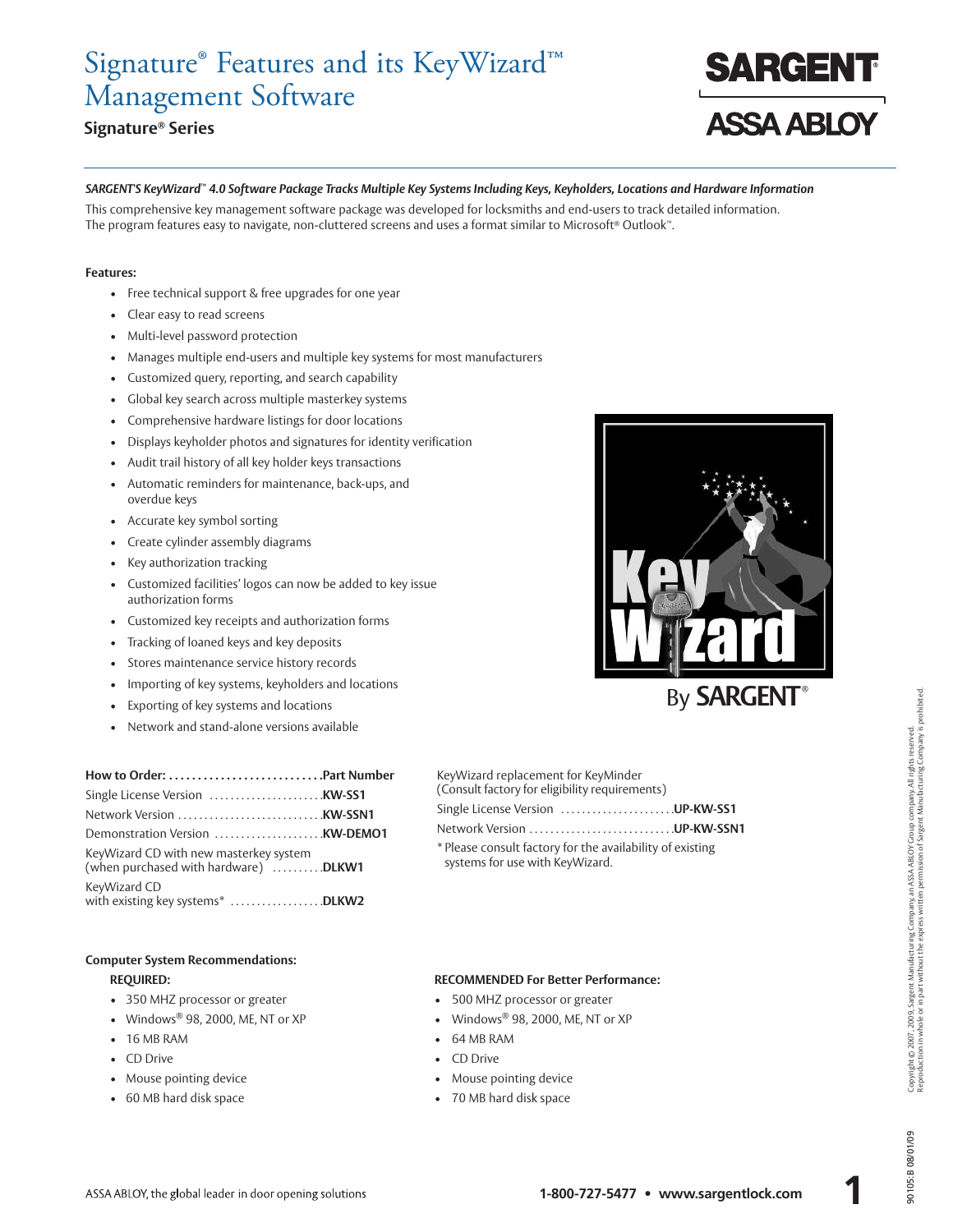### **Components**

### **Signature® Series**

### **SARGENT ASSA ABLOY**

The Signature key system consists of a 6 pin cylinder with 2 added blocking bars with shear lines (item 4) which work in conjunction with 6 factory loaded side pins. The side pins depths and locations vary and only work with a corresponding dimpled key.

In addition, two "blocking pins" for a total of 8 are in each plug/barrel. These blocking pins prohibit non Signature keys from being inserted into the Signature cylinder. Signature keys can operate non-Signature cylinders.

These pins are factory installed and do not need to be serviced.

The Signature key system is ideal for existing facilities that would like to upgrade to a Patented key system with minimal effort.

Signature can easily blended into most existing key systems while allowing the end user one master key that will open both Signature and non-Signature cylinders.

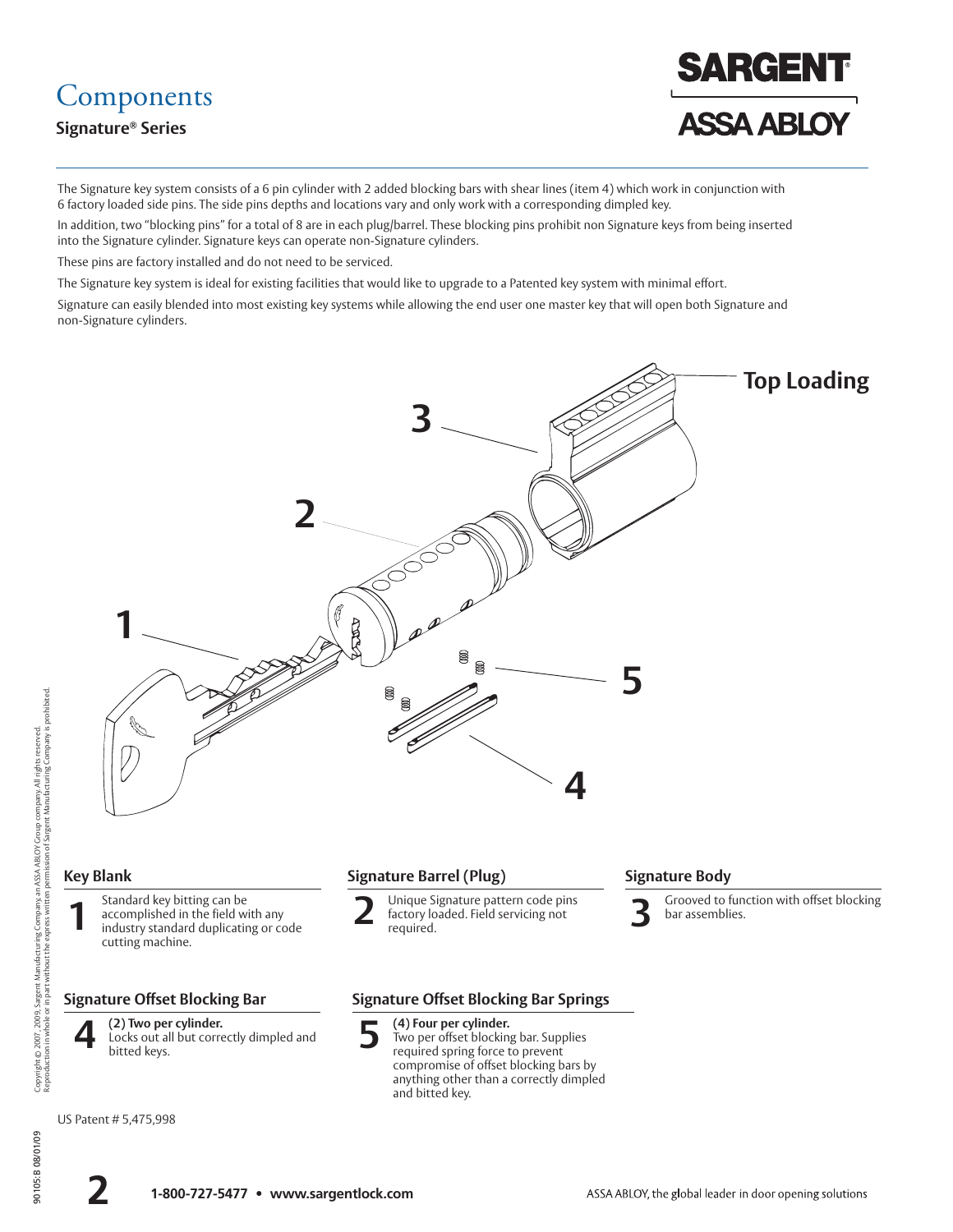### Mortise/Rim

**Signature® Series**

#### **UL 437 Listed Cylinders**

Sargent offers the Signature Series Mortise and Rim Cylinders with the UL 437 option. UL 437 sets the standard for both drilling and picking resistances. These cylinders are manufactured to include hardened drill resistant inserts in both the plug/barrel and body along with 6 stainless spool drivers.

UL 437 High Security Signature Cylinders are recommended for doors most likely to be physical assaulted, while the use of standard Signature Cylinders is more advantageous and less costly for interior doors.

The UL cylinders complement Anti Vandal and Security escutcheons offered with our 8200 Series Mortise Locks and 80 Series Exits Devices.



### **Top Loading of Cylinders allows for easier field pinning (since May 2008)**

|               | Complete 6 Pin<br>Assembly | Barrel  | Body & Slide Assembly |
|---------------|----------------------------|---------|-----------------------|
| 40 Series*    | $10 - 41$                  | 13-3835 | 13-3726               |
| Cylinder      | $10 - 42$                  | 13-3836 | 13-3727               |
|               | $10 - 43$                  | 13-3837 | 13-3728               |
|               | $10 - 44$                  | 13-3838 | 13-3729               |
|               | $10 - 46$                  | 13-3839 | 13-3730               |
|               | $10 - 48$                  | 13-3840 | 13-3731               |
|               | $10 - 50$                  | 13-3841 | 13-3732               |
|               | $10 - 52$                  | 13-3842 | 13-3733               |
|               | $10 - 54$                  | 13-3843 | 13-3734               |
|               | $10 - 56$                  | 13-3844 | 13-3735               |
| Rim Cylinder* | $10 - 34$                  | 13-3845 | 13-3847               |

\* When cylinders are ordered (without hardware), they are packed with #97 rosette as standard. Others available, consult Product Catalogs for optional collars.

**Note:** Parts on this page reflect only those that are unique to the Signature feature. For all other cylinder components, refer to the standard cylinder section.

Only the Signature cylinders listed on this page are offered in higher security UL 437 version. Signature Mortise or Rim cylinders with the UL option provides the highest level of security and is underwritten by Underwriters Laboratories UL 437 standards.

**Note:** UL437 is not available with 21-, 63-, 78- or LE3 & LE4 mortise trims

**Example order for a UL437 Signature Mortise Cylinder is specified: 10-UL-41 x 26D x key set**

#### **Mortise/Rim Cylinders Cams for use with 40 Series**

• Cam Suffixes are used when ordering mortise cylinders with option cams.

**ARGEN** 

**ASSA ABLOY** 

• Cam Part Numbers are used to order the cams separately

| <b>Cam Type</b>                                        | Suffix     | Part<br>Number |
|--------------------------------------------------------|------------|----------------|
| <b>SARGENT Std</b><br>Cam                              | No Suffix  | 13-0660        |
| <b>ADAMS RITE</b><br>(1850)                            | $-101$     | 13-0512        |
| <b>ADAMS RITE</b><br>(4070)                            | $-104$     | 13-0513        |
| Inside Cam<br>for 16 & 92<br>function Mortsie<br>Locks | $-105$     | 13-0665        |
| Schlage L                                              | $-106$     | 13-0928        |
| Cam Screws                                             | 2 required | 01-1121        |

**60/10/80 8:50106**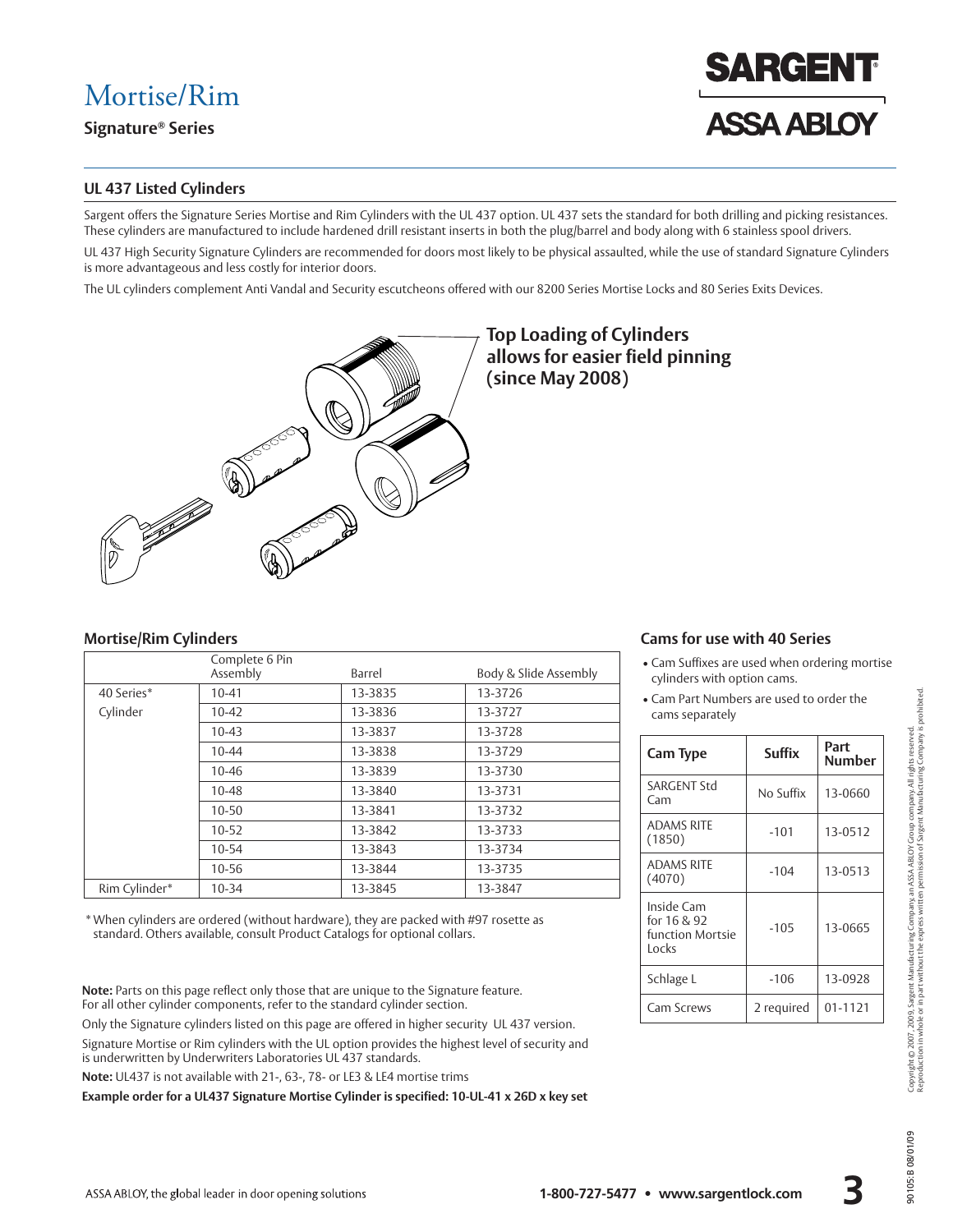Bored Locks

**Signature® Series**





#### **Bored Locks**

| <b>Functions</b>       | Lockset                  | Assembly           | <b>Barrel</b><br>Assembly #1 | Body & Slide<br>#2 |
|------------------------|--------------------------|--------------------|------------------------------|--------------------|
| All except 50 function | 11 Line                  | 10-C11-1 (13-4147) | 13-3851                      | 13-3710            |
| All except 50 function | 10, 8L, 7 Lever,<br>6500 | 10-C10-1 (13-3713) | 13-3851                      | 13-3710            |
| All except 50 function | 9.8                      | 10-C8-1 (13-3827)  | 13-3850                      | 13-3852            |
| All except 50 function | $6$ "S"."N"              | 10-C6-1 (13-3814)  | 13-3851                      | 13-3710            |
| All except 50 function | $6$ " $B$ "              | 10-C6-1B (13-3815) | 13-3851                      | 13-3710            |
|                        |                          |                    |                              |                    |

#### **Auxiliary Locks (Deadbolts)**

| Lockset | Assembly            | <b>Barrel</b> #1 | Body #2 |
|---------|---------------------|------------------|---------|
| 484     | 10-C480-1 (13-3857) | 13-3849          | 13-3855 |
| 485.487 | 10-C480-2 (13-3858) | 13-3849          | 13-3855 |
| 486     | 10-C480-3 (13-3859) | 13-3849          | 13-3855 |
| 464/474 | 10-C460-1 (13-3861) | 13-3849          | 13-3854 |
| 465/475 | 10-C460-2 (13-3862) | 13-3849          | 13-3854 |

**Note:** Parts on this page reflect only those that are unique to the Signature feature. For all other cylinder components, refer to the standard cylinder section.

**Not Available in UL 437**

For products not listed, contact factory for availability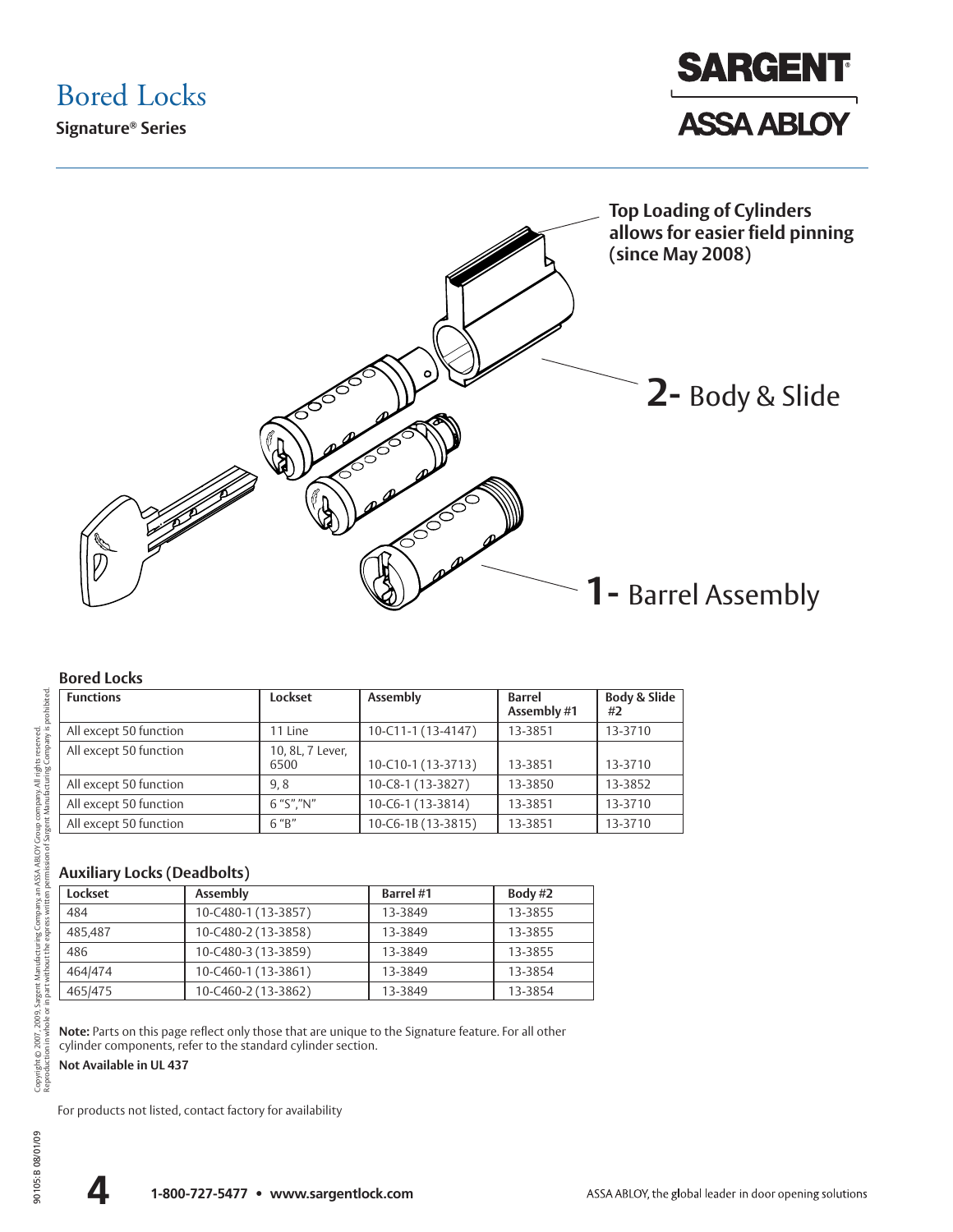### 10-6300 Large Format Interchangeable Cores and 6300 Series Tools

#### **Signature® Series**

| 10-6300 Cores        |                         |
|----------------------|-------------------------|
| <b>Complete Core</b> | $10-6300 \times$ finish |
| #1 Barrel            | 13-0976                 |
| #2 Body Only         | 13-0977                 |
| #3 Sleeve            | 13-1074                 |
| Slide<br>(Not Shown) | 13-0797/<br>13-1341*    |

\* Slides for cylinders mfg after 3/06



• 10-63-7 Line Locks • 10-63-6500 Series

• 10-63-758 Padlocks • 10-63-858 Padlocks

• 10-63-8 & 10-63-9 Line Bored Locks

**Top Loading of Cylinders allows for easier field pinning (since May 2008)**

#### **10-6300 LFIC can be used with:**

- 10-63-34 Rim Cylinders
- 10-63-40 Series Mortise Cylinders (in these Sizes 42(1-1/4"), 43(1-3/8"), 44(1-1/2") & 46(1-3/4")
- 10-63-11 Line (T-Zone Locks)
- 10-63-10 Line Locks

**Note:** Not available with UL prefix option

#### **432 RC Tool for 6300 LFIC (Removable Core)**



- The 432 RC tool to assist in installing SARGENT LFIC (Removable Core) Mortise Housings. This tool makes it easy to thread a cylinder body into a Mortise lock and can also be used to check the cylinder function of a lock before installing the cylinder core.
- Order as: 432 RC for the 6300 LFIC (Removable) Core Installation Tool

#### **437S Signature Keying Kit**

Used to service SARGENT Signature cylinders. Includes all of the same components as the 437C plus: (As shown in the Cylinders & Components Catalog)

- 100 Blocking Bar springs, 13-0986
- 10 Each Blocking Bars, 13-1109
- 1 Each Field Service Tool, 13-3916

**Note:** When repining 10-6300 Signature removable core cylinders made before January 2009, containing special hollow drivers, the 437RC/UL supplemental pinning kit is required.

**Note:** Parts on this page reflect only those that are unique to the Signature feature. For all other cylinder components, refer to the standard cylinder section.

#### **436-1 Slide Block Kit**

- Includes fixture and staking tool for use only with the (10)- 6300 Series Cylinders manufactured after March 2006 for the ease of top loading in the field
- The kit includes 100 each slides p/n 13-1341, 14-2052 Staking Block and staking tool 14-0507
- Cylinders manufactured after March 2006 will not include the box around the SARGENT logo and can be used with this kit



**Note:** Cores made prior to March 2006 can be bottom loaded or top loaded with slide 13-0797, which must be staked.

e0/10/80 8:50106

**ASSA ABLOY**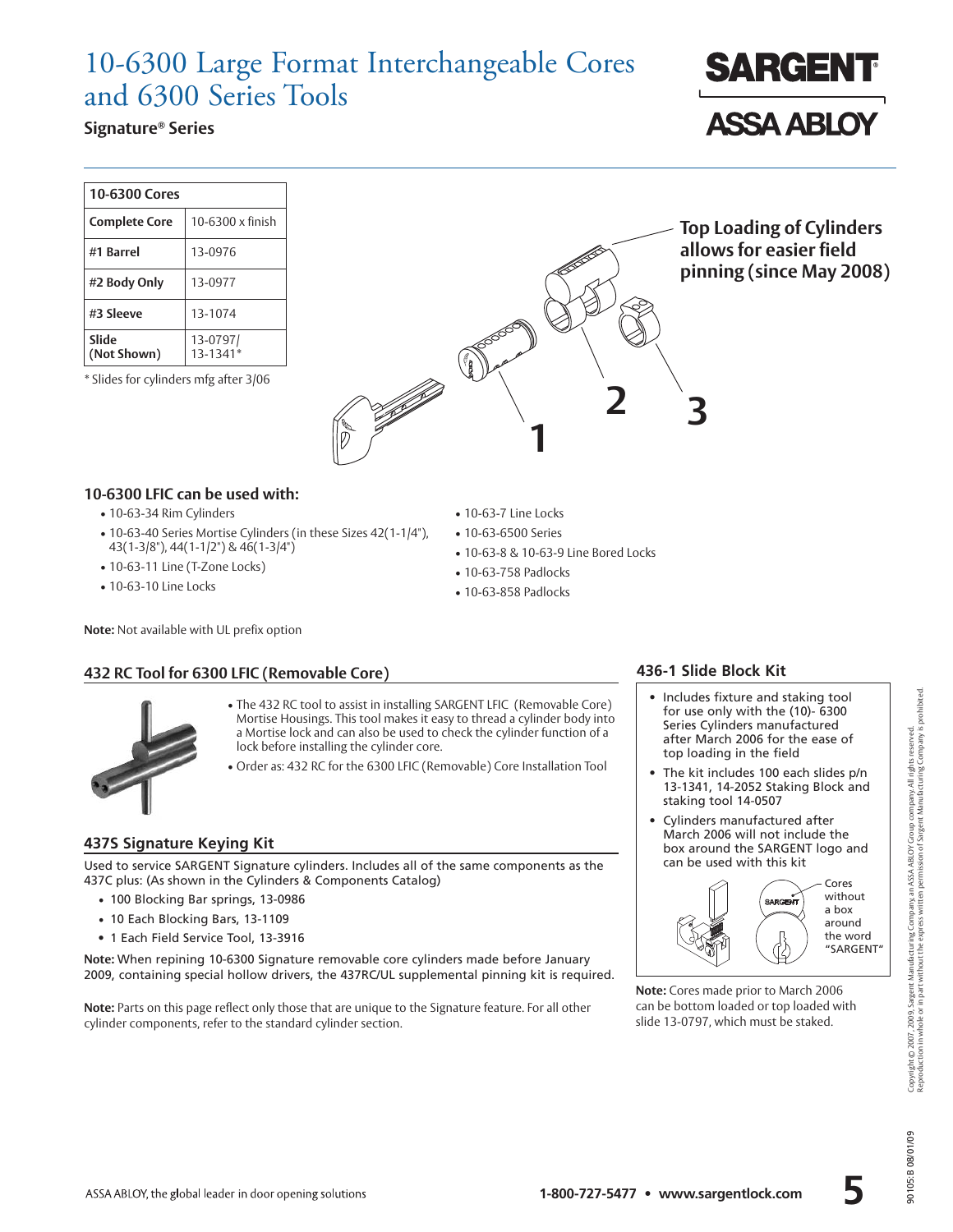### Key Blanks

**Signature® Series**

# **SARGENT ASSA ABLOY**

#### **Part Numbers**

All Signature key blanks are stamped at the factory with the Quill Logo and the individual Signature pattern. The Signature key blanks with the end user's unique dimple pattern are available only from SARGENT.

Available Keyways: H, L, R. For other sections, call factory.

Orders for these key blanks, must be accompanied by a letter of authorization under the end user's letterhead. This letter must contain the required key section(s) and appropriate authorizer's identification

The Signature Key Blank for field cutting and stamping key is offered in two styles.

Version one: The key blank has the standard SARGENT logo embossed on one side. The other side has the Signature Quill Logo, specific Signature code pattern, keyway and space for one additional line of stamping such as key set.

Version two: The key is less Sargent logo. This allows for additional space for optional stamping such custom or specific die stamping or DO NOT DUPLICATE. The other side has the Signature Quill Logo, specific Signature code pattern key way and one additional line for stamping such as key set. Key set symbols or alternate symbols will be stamped on all master keyed orders.

Two types of Signature featured key blanks are available for specific Keyway (sections) configurations: the day key or single key section, and the Master Keyway sections.

10-6275 Day Key x keyway 10-6270 Master Section x keyway



Key bittings can be cut on any industry standard key cutting machine.

#### **Field Service Parts**

#### **Part Numbers**

| Blocking Bar (Old Style)   | 13-0985 |
|----------------------------|---------|
| Blocking Bar (New Style)   | 13-1109 |
| <b>Blocking Bar Spring</b> | 13-0986 |

Blocking Bar packed in quantities of 10

Blocking Bar Spring packed in quantities of 100

Signature Cylinder.

| Pinning Kit   | The 437-S pinning kit is for Signature cylinders. (on<br>previous page) LFIC (Removable) core cylinders<br>manufactured before January 2009 require the use of<br>hollow drivers in both the 3rd and 4th chambers found<br>in Kit 437 RC/UL. (located in the Conventional Catalog)<br>LFIC (Removable) core cylinders manufactured after<br>December 2008 use standard drivers and spring 13-<br>1769 in all positions. 10-UL listed cylinders when re<br>pinned require the use of hardened pins which are sold<br>separately. The 437RC/UL has space to store these<br>hardened pins. |
|---------------|-----------------------------------------------------------------------------------------------------------------------------------------------------------------------------------------------------------------------------------------------------------------------------------------------------------------------------------------------------------------------------------------------------------------------------------------------------------------------------------------------------------------------------------------------------------------------------------------|
| Service Tools | Refer to Standard Cylinder Section.<br>No additional service tools required for the                                                                                                                                                                                                                                                                                                                                                                                                                                                                                                     |

Cylinder lubricant packaged in convenient 3.0 oz. aerosol can be order by p/n 18-0070

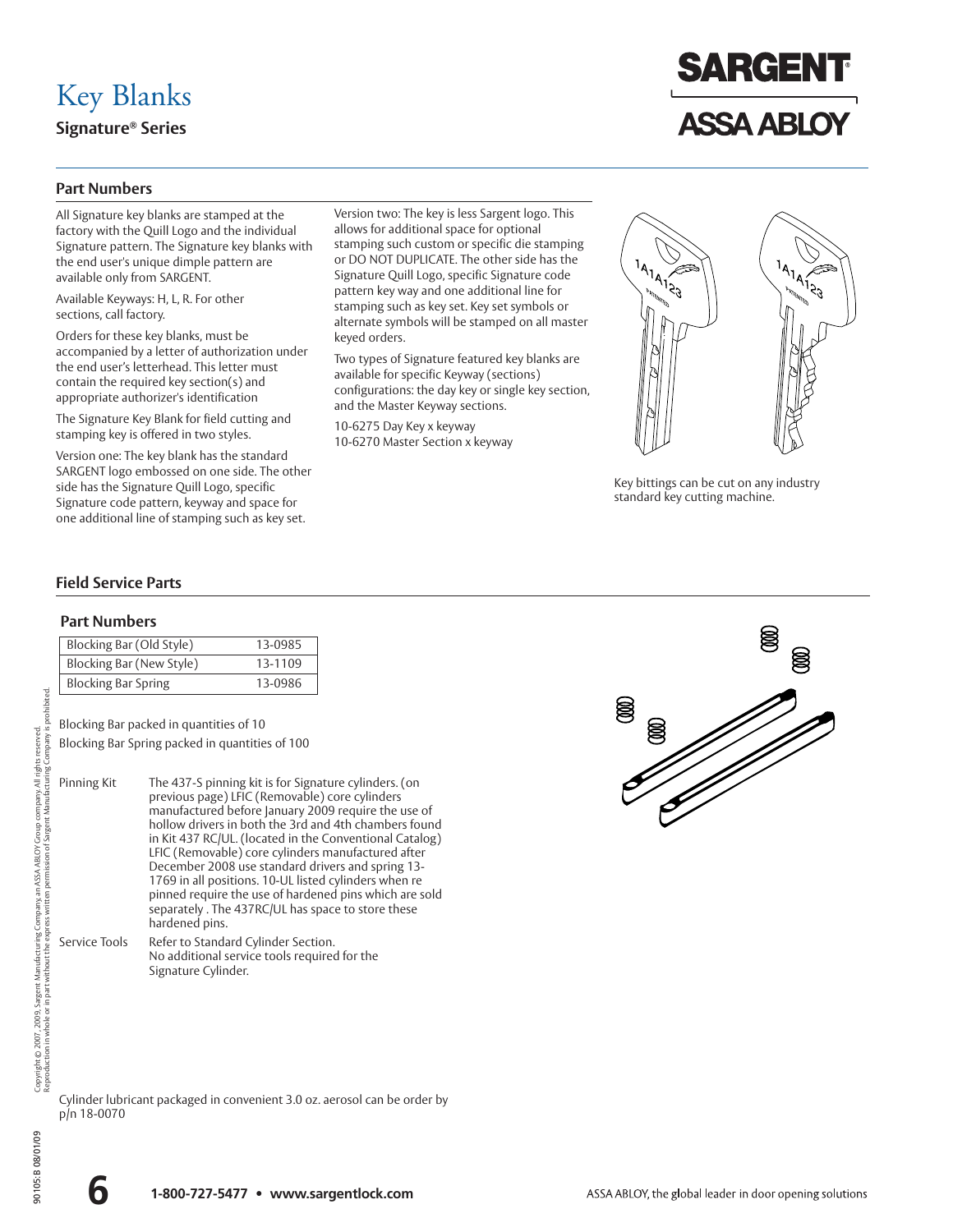

**Signature vs. Standard Keyway Control**



SARGENT Signature keys are produced with a special feature that allows them to operate Signature cylinders as well non-Signature cylinders within the same keyway family. The standard key does not contain the special feature which allows it to operate a Signature cylinder but will continue to operate non-Signature cylinders.

Signature key system can be easily blended into most existing facilities using the existing keyways (contact key records), but with the additional feature that allows operation only with Signature Keys. This prevents unauthorized access with a minimum effort. Typically all exterior cylinders and selected interior cylinders are upgraded to Signature to immediately stop unauthorized access, while still allowing one master to operate both types of cylinders.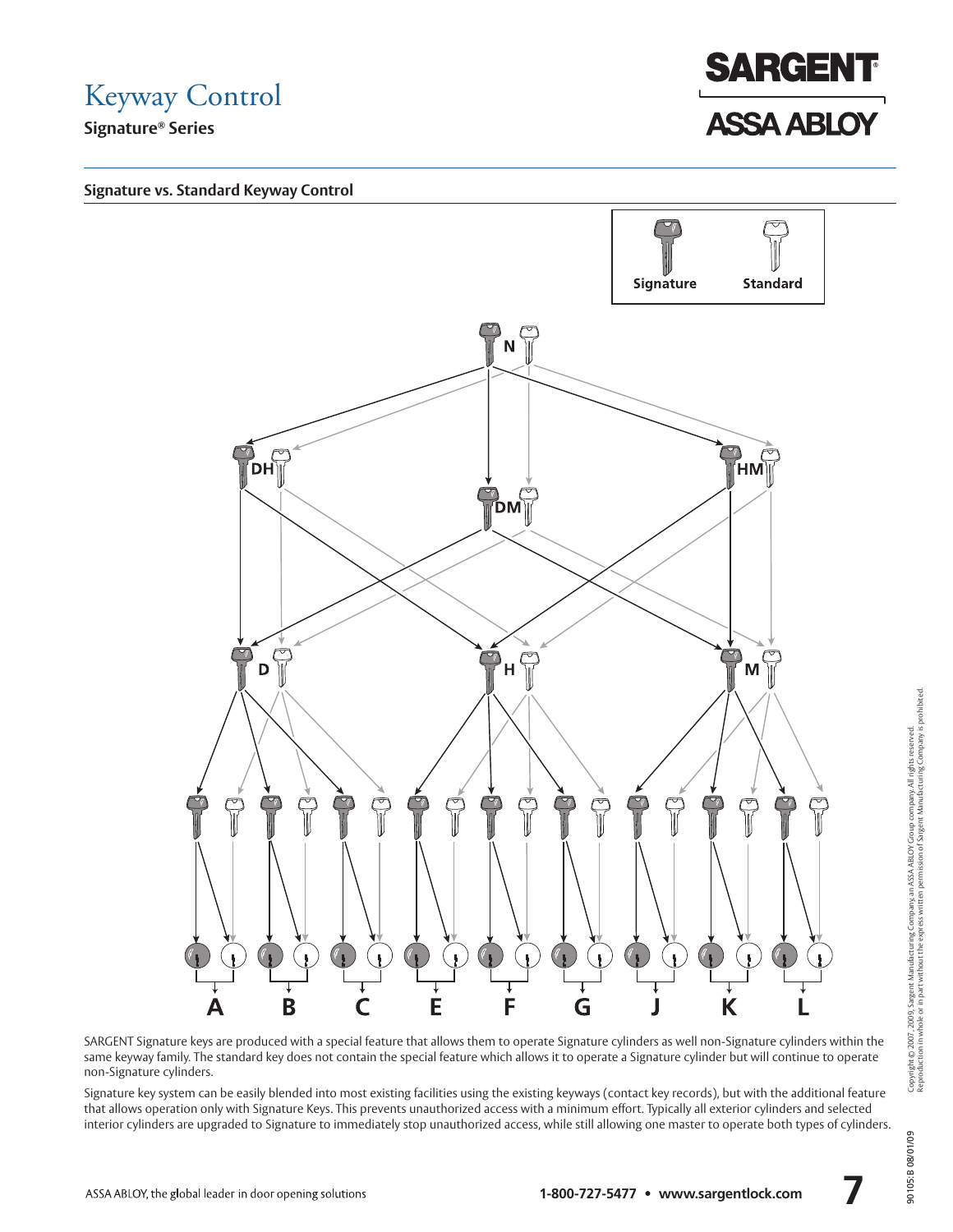### Construction Master Keying (21 Prefix)

**Signature® Series**

### **SARGENT ASSA ABLOY**



The SARGENT Signature Cylinder employs what is known in the industry as the "Lost Ball" method of Construction Master Keying. Use the 21- as the prefix when ordering this feature.

**NOTE:** Adding this feature to an existing SARGENT Master Key system may not be possible. Contact SARGENT key records department if this feature is required in an existing system.

The SARGENT Signature Cylinder with "Lost Ball" method of Construction Master Keying is not offered with 10-UL- and 10-63-. The 64- option is offered for construction keying when 10-6300 permanent cores are to be used.

#### **With construction key in cylinder Construction key rotating cylinder plug**





Example shows "Lost Ball" construction feature in last chamber of cylinder. Construction feature can be used in any chamber.

#### **To void construction key using the day/change key**



Change key inserted in cylinder.



Change key rotating. Construction balls fall into hole in the side of plug.



Change key rotated to position for extraction. Construction key now voided from cylinder.

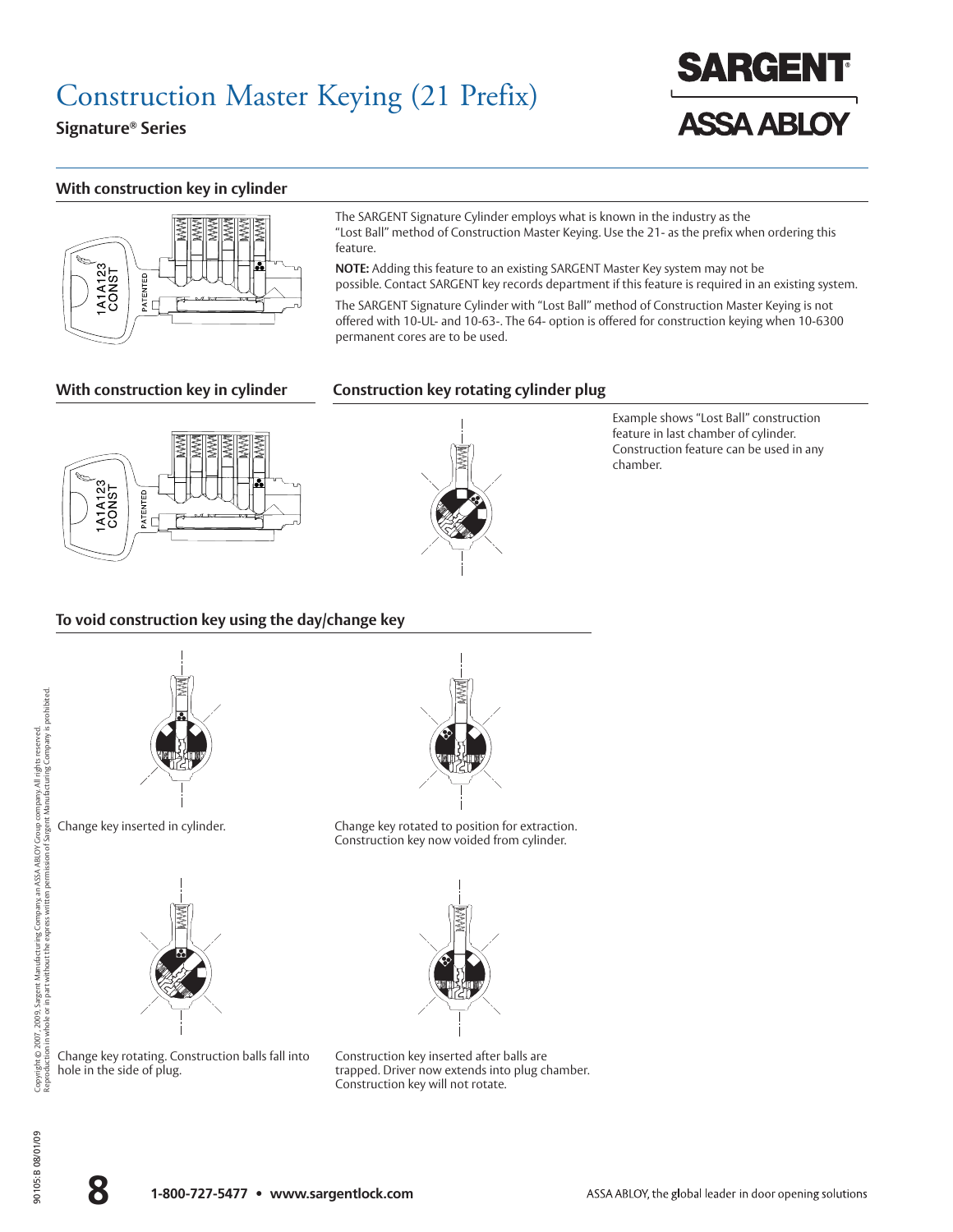# **SARGENT ASSA ABLOY**

#### **Signature Code Pattern Registration Form**

|                                       |                                                                                                                                                                                                                                | Code Pattern Registration Form                                                                                  |                        |
|---------------------------------------|--------------------------------------------------------------------------------------------------------------------------------------------------------------------------------------------------------------------------------|-----------------------------------------------------------------------------------------------------------------|------------------------|
|                                       | 100 Sargers Drive New Haven, CT, 06511 Phone (203) 498-5540 Fax: (203) 776-5992                                                                                                                                                |                                                                                                                 |                        |
|                                       | <b>SECTION A</b> Distributor Information                                                                                                                                                                                       |                                                                                                                 | (1) Date: $\qquad$ / / |
|                                       | (2) Distributor Name: (3) Acctif                                                                                                                                                                                               |                                                                                                                 |                        |
| (4) City:                             |                                                                                                                                                                                                                                | $(5)$ State: $(6)$ Zip Code: $(2)$                                                                              |                        |
| (7) Contact Name:                     |                                                                                                                                                                                                                                |                                                                                                                 |                        |
|                                       | (8) Phone: ( ) ____-_ __ (9)Fax: ( ) ___ -_ __ _                                                                                                                                                                               |                                                                                                                 |                        |
| <b>SECTION B</b> Facility Information |                                                                                                                                                                                                                                |                                                                                                                 |                        |
| (10) Facility Name:                   |                                                                                                                                                                                                                                |                                                                                                                 |                        |
| (11) Building Name:                   |                                                                                                                                                                                                                                |                                                                                                                 |                        |
|                                       |                                                                                                                                                                                                                                |                                                                                                                 |                        |
| $(13)$ City:                          |                                                                                                                                                                                                                                | (14) State: _ _ (15) Zip Code: _ _ _ _                                                                          |                        |
| (16) Area responsible for key system  |                                                                                                                                                                                                                                |                                                                                                                 |                        |
| and Names of                          | and the contract of the contract of the contract of the contract of the contract of the contract of the contract of the contract of the contract of the contract of the contract of the contract of the contract of the contra |                                                                                                                 |                        |
| Authorizing                           | Individuals Title: Title:                                                                                                                                                                                                      |                                                                                                                 |                        |
| <b>Mailing Address</b>                |                                                                                                                                                                                                                                | City, State, Zip                                                                                                |                        |
| <b>Phone</b>                          |                                                                                                                                                                                                                                | Fax and the state of the state of the state of the state of the state of the state of the state of the state of |                        |
|                                       | (Please type or Print Clearly)                                                                                                                                                                                                 |                                                                                                                 |                        |
|                                       | (17) Existing System? (Y/N) _ (18) Existing TMK Code# _ _ _ _ _ _ _ (19) Kwy: _ _ _                                                                                                                                            |                                                                                                                 |                        |
| (20) System Spec.'s:                  | System Const Removable Hotel Cylinder<br>Level Key Core Mky Oty                                                                                                                                                                |                                                                                                                 |                        |
|                                       | SECTION C Area of Exclusivity Final Approval and assignment by Sargent                                                                                                                                                         |                                                                                                                 |                        |
|                                       | (21) National: _ (22)Adjacent States: _ (23)Other States: _ _ _ _ _ _ _ _ _ _                                                                                                                                                  |                                                                                                                 |                        |
| <b>SECTION D Authorization</b>        |                                                                                                                                                                                                                                |                                                                                                                 |                        |
|                                       |                                                                                                                                                                                                                                |                                                                                                                 |                        |
|                                       |                                                                                                                                                                                                                                | <b>EACTORY USE ONLY</b>                                                                                         |                        |
|                                       | Keyway Family: ______ Master Sections: _N _D_H_M _DH _HM _DM                                                                                                                                                                   |                                                                                                                 |                        |
|                                       | Single Sections: _A _B _C _ E _F _G _J _K _L                                                                                                                                                                                   |                                                                                                                 |                        |
|                                       |                                                                                                                                                                                                                                |                                                                                                                 |                        |
|                                       | Alternaie Signature Code _____-_-                                                                                                                                                                                              |                                                                                                                 |                        |
|                                       |                                                                                                                                                                                                                                |                                                                                                                 |                        |
|                                       |                                                                                                                                                                                                                                |                                                                                                                 |                        |

The Signature Code Registration Form must be submitted prior to any purchase orders for products.

The information on this form is used by computer software to select the unique Signature code pattern for each key system and monitor the selection process to insure code patterns are not duplicated within the pre-defined area of exclusivity.

#### **Cover Sheet for all Keyed Orders**

|                                                                                                                                                                                                                                                          | Hawla use this interactive farm: Put cursor aver the red triangle<br>How to mark a box in the form.<br>SARGENT KEYING ORDER INFORMATION SHEETS |
|----------------------------------------------------------------------------------------------------------------------------------------------------------------------------------------------------------------------------------------------------------|------------------------------------------------------------------------------------------------------------------------------------------------|
| Purchase Order Number<br>Castamer Account Namber                                                                                                                                                                                                         | Nate Special Shipping Addresses on Page 3                                                                                                      |
| Sabita:                                                                                                                                                                                                                                                  | Sha Ta:                                                                                                                                        |
| the control of the control of the control of the control of the control of                                                                                                                                                                               |                                                                                                                                                |
| Cartact:                                                                                                                                                                                                                                                 | Phone:<br>Fax:                                                                                                                                 |
|                                                                                                                                                                                                                                                          |                                                                                                                                                |
| Facily Name:<br>the control of the control of the control of the control of the control of the control of                                                                                                                                                | <b>Bubling Name:</b>                                                                                                                           |
| Facilly Contact:<br><u>and the company of the company of the company of the company of the company of the company of the company of the company of the company of the company of the company of the company of the company of the company of the com</u> | Fax:<br>Phone:<br>Zu:                                                                                                                          |
| Address:                                                                                                                                                                                                                                                 | State:                                                                                                                                         |
| Key System Definition                                                                                                                                                                                                                                    |                                                                                                                                                |
| Al cultural to a fay Systems sustained to 6 velop fay Systems sustained to be how lage to build your systems of wholly also not.                                                                                                                         |                                                                                                                                                |
| New Key Systems: Complete Source of Key System Structure.                                                                                                                                                                                                | Existing Key Systems<br>(automation below)                                                                                                     |
| GGM Level4<br>Grands per GGM<br><b>Vasters per Grand</b>                                                                                                                                                                                                 | Existing Register Number<br>Existing TMK biting and Keyvey:                                                                                    |
| Changes per klaster                                                                                                                                                                                                                                      | Previous SARGENT arder number                                                                                                                  |
|                                                                                                                                                                                                                                                          |                                                                                                                                                |
|                                                                                                                                                                                                                                                          | multiple in model and<br>Are all specialities spreadsting? Y 7 N                                                                               |
| GM Level 3<br><b>Masters perGrand</b>                                                                                                                                                                                                                    | ampate/last                                                                                                                                    |
| Changes per master                                                                                                                                                                                                                                       | ind passaling contact dataly decomposible anyway and st<br>Fight Specified anyways anywhere at more taken                                      |
| Unster byel2<br>Changes per master                                                                                                                                                                                                                       | Autorization<br>See which coloring manufacturing and                                                                                           |
|                                                                                                                                                                                                                                                          | Shreture Code:                                                                                                                                 |
| Yes<br>Νа<br>Are Submissions to be used?                                                                                                                                                                                                                 | Existing Pin Cade:                                                                                                                             |
| Alberta composite classed down a galaxies and consideral                                                                                                                                                                                                 | Letter of Authorization attached. Existing Sig Code                                                                                            |
|                                                                                                                                                                                                                                                          | In Ltd Request Farm Attached Far New Sta Cade<br>V10 Code                                                                                      |
| kate: Danatuse his secton taindicate quantites at physical authors i                                                                                                                                                                                     | Letter of Authorization attached                                                                                                               |
| Keying Notes attached                                                                                                                                                                                                                                    | Contract Atlached                                                                                                                              |
| (Complex partiers, and as conditions, study way)                                                                                                                                                                                                         |                                                                                                                                                |
|                                                                                                                                                                                                                                                          | Authorization Forms attached<br>Kesa                                                                                                           |
|                                                                                                                                                                                                                                                          | Page 1                                                                                                                                         |
|                                                                                                                                                                                                                                                          | SARGENT KEYING ORDER INFORMATION SHEETS                                                                                                        |
|                                                                                                                                                                                                                                                          |                                                                                                                                                |
|                                                                                                                                                                                                                                                          |                                                                                                                                                |
| Special Keying Requirements:                                                                                                                                                                                                                             | del constructivo que lost vel selectivo tempo, especte returna. El mate los tempos vienes appropriats                                          |
| Casstayha                                                                                                                                                                                                                                                | Attached separate sheet defining crossteying requirements.                                                                                     |
| 21-22- Construction Keying                                                                                                                                                                                                                               | SD. Hatel Keyha Matke<br>Hatel Keyha Barad In                                                                                                  |
| 63-Removable Core                                                                                                                                                                                                                                        | S1-Removable Core OB Style ***<br>73-SARGENT Small Format Core                                                                                 |
| 11-XC Festure<br>10-Shrature                                                                                                                                                                                                                             | 73. Existing Best/Arrow Fabori<br>$A2 - BA$                                                                                                    |
| Restricted Key: ""<br>V10"                                                                                                                                                                                                                               | Specific Keway or Key Family Reguled                                                                                                           |
| * 22-37-Next labor condensurating systems standy and up to that lyge originated.<br><sup>-</sup> Darkard Regulard                                                                                                                                        | "Pay SARIS NY Ny Faradra ppaval and Grd Univ Administration Color Pary and                                                                     |
|                                                                                                                                                                                                                                                          |                                                                                                                                                |
| VKC/Stamping Requirements                                                                                                                                                                                                                                | <b>Bitting List Requirements</b>                                                                                                               |
| Keys<br>Bind Code                                                                                                                                                                                                                                        |                                                                                                                                                |
| Keys with Keysel.<br>Bliha<br>See Cabbgurity additional timesho-<br>promoted.                                                                                                                                                                            | Oml Stamphg<br>Issued Keys<br>Exampled<br>For Expanded Bitings indicate number of extra bitings:                                               |
| Existing Die Stamp:                                                                                                                                                                                                                                      |                                                                                                                                                |
| New Die Stamp:                                                                                                                                                                                                                                           |                                                                                                                                                |
| Oml SARGENT Logo<br>Onl Keyvey                                                                                                                                                                                                                           |                                                                                                                                                |
| Cylinders                                                                                                                                                                                                                                                | Large volumes may require an extra charge)                                                                                                     |
| Na Cyl Stamphg<br>CylFace<br>CylConcealed                                                                                                                                                                                                                |                                                                                                                                                |
| Key Quantities<br>Number of last Cantral Keys                                                                                                                                                                                                            | EMK's (Hotel<br>Construction Masters                                                                                                           |
| Number of out Master level Keys per each Master<br>Number of out Change (Day) keys per Cylinder                                                                                                                                                          | OR<br>per Keyset Symbol:                                                                                                                       |

ENT has created a new order lead sheet. orm must accompany any purchase order ining product for the Signature cylinders eys.

ENT recommends that the form npany any purchase order for master systems.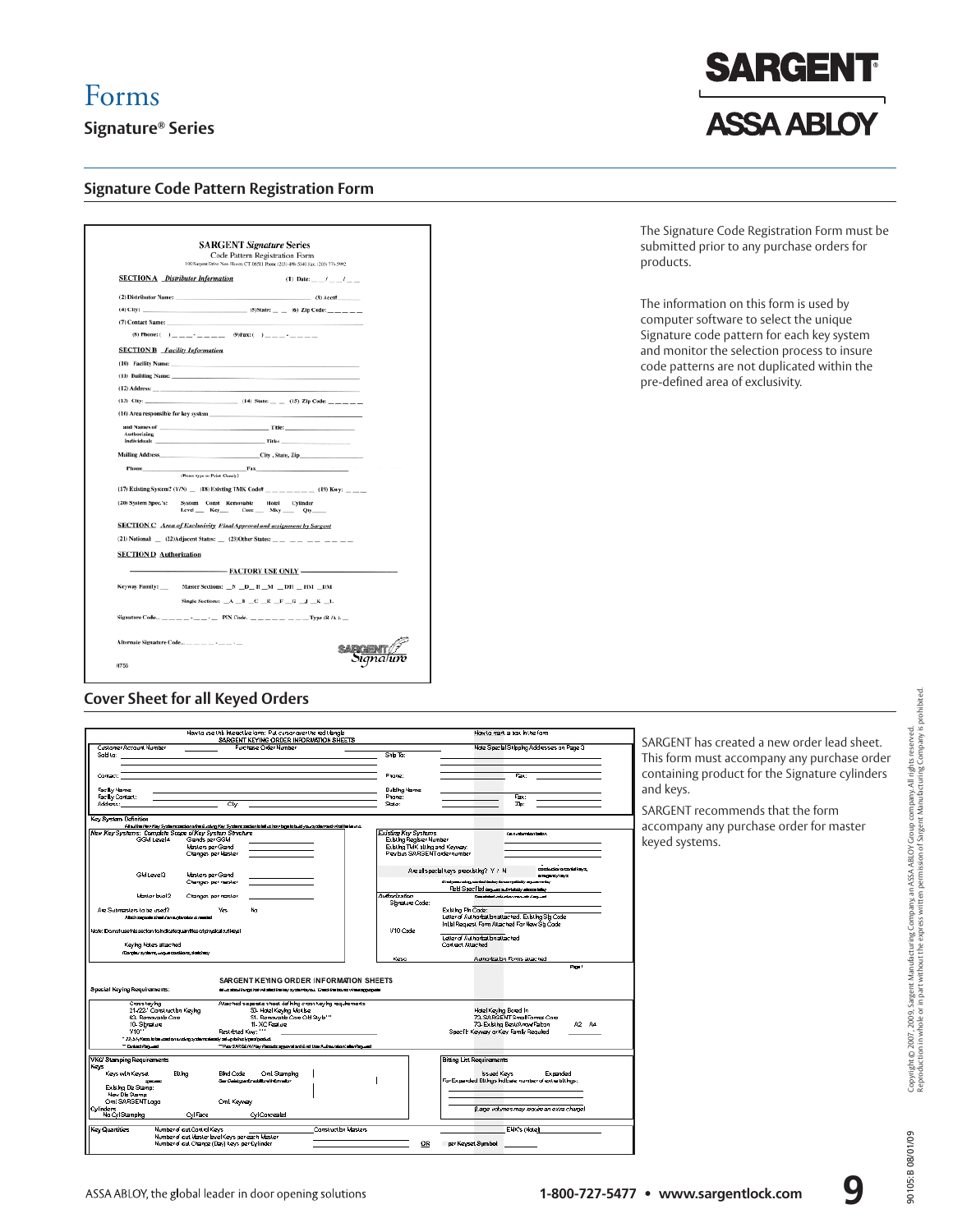### How to Order/Special Features

#### **Signature® Series**

#### **How to Order**

In order to obtain a unique SARGENT Signature pattern, a pre-authorization form must be sent to SARGENT's Key Records department in New Haven, CT. SARGENT will reserve a specific Signature pattern for the particular end user.

All purchase orders received by SARGENT for Signature products must be accompanied by a letter of authorization from the end user, including his registered Signature pattern and 8 digit pin code.

A prefix has been created to assist in identifying when a SARGENT product is to include the Signature cylinder feature.

When ordering, use 10- as the prefix to indicate that the product requires the Signature feature (e.g., 10-8226 LNL x US26D, 10-10G05 LL x US26D, etc.) If other prefixes are being used, be sure that the Signature prefix appears first (e.g., 10-63-10G05, 10-21-8226 x 26D, etc.)

#### **Special Features: VKC and Cut Key Options**

#### **Visual Key Control**

**How to Order**<br>In order to obtain<br>SARGENT will rese<br>ell purchase order<br>registered Signatu<br>A prefix has been when ordering, us<br>If other prefixes ar<br>**Special Featur**<br>**Visual Key Control**<br>Stamping on the f<br>available as an opt Visual Key Control will incorporate the standard industry key symbol identification. The Visual Key Control feature will appear on the key blank only. Stamping on the face of the barrel is not possible due to space limitations and security reasons. Concealed stamping of the key set on the slide is available as an option. All keys will have the Signature facility code with the Signature Quill logo.

#### **Special Key Blank Stamping**

The Signature Key Blank is offered in two versions to accommodate a variety of key bow stamping options.

**Version one:** The key blank has the standard SARGENT logo embossed on one side. The other side has the Signature Quill Logo, specific Signature code pattern, keyway and space for one additional line of stamping such as key set.

**Version two:** The key is less Sargent logo. This allows for additional space for optional stamping such custom or specific die stamping or DO NOT DUPLICATE. The other side has the Signature Quill Logo, specific Signature code pattern key way and one additional line for stamping such as key set. Key set symbols or alternate symbols will be stamped on all master keyed orders.

#### **UL 437 High Security Feature**

A UL 437 version of the Signature Cylinder is available for mortise and rim cylinders only. When ordering, specify UL as a prefix. (e.g., 10-UL-8204 LSL x US26D). Sargent's 8200 LS Security Escutcheons are complimented by UL 437 Signature Cylinders.